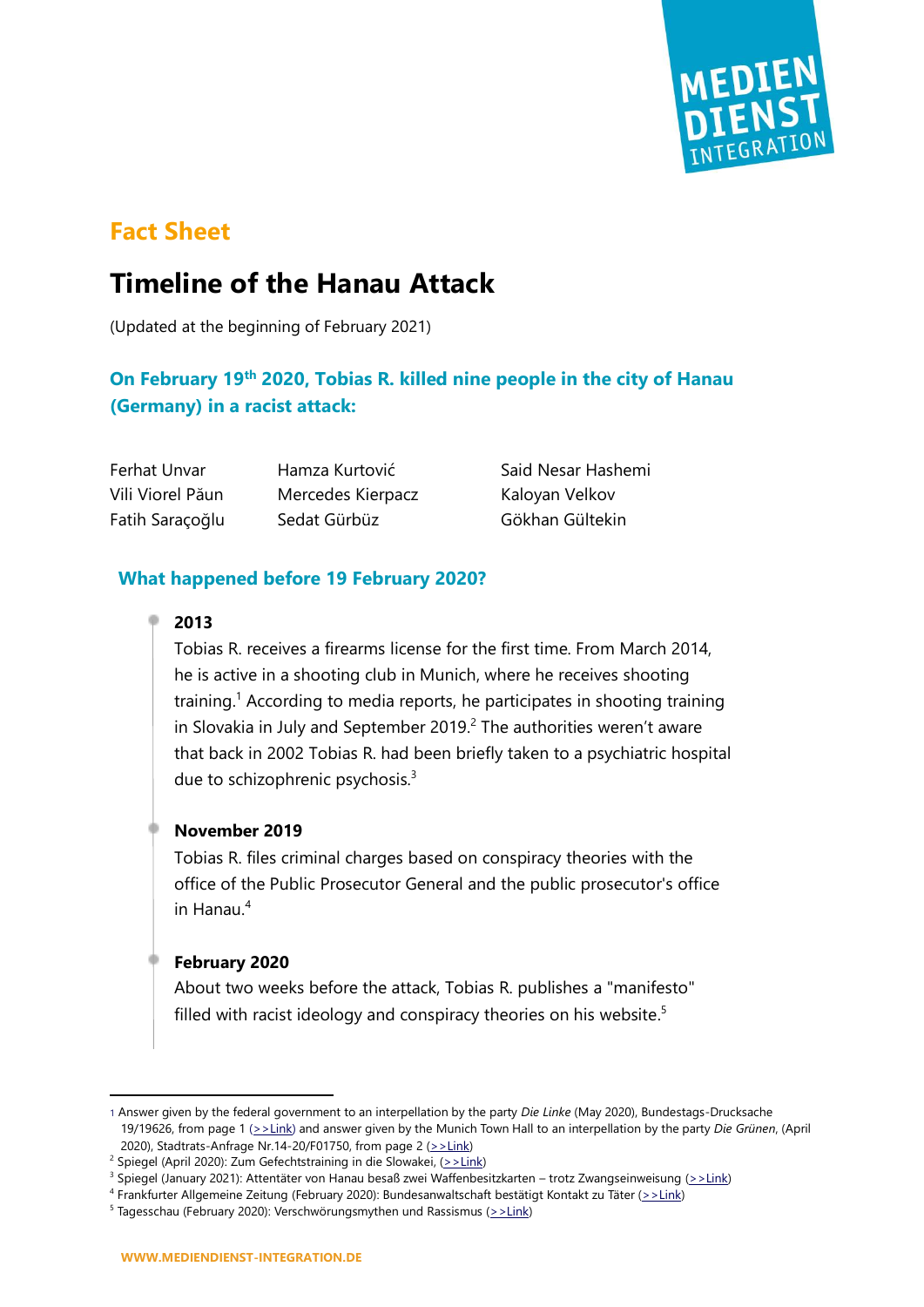

## **What happened on 19 February 2020?**

#### **9:55 p.m.**

In the lobby of the bar "La Votre" and in the hookah bar "Midnight" Tobias R. shoots at several guests. Three people are killed.  $^6$ 

## **Approx. 10 p.m.**

He then drives his car in the direction of Kurt-Schumacher-Platz (Kesselstadt district). 22-year-old Vili Viorel Păun follows him.<sup>7</sup>

#### **Approx. 10:05 p.m.**

In the car park, the perpetrator first shoots and kills Vili Viorel Păun in his car, presumably because he had been following him. Afterwards, he shoots and kills five more people in the "Arena Bar" and the connected "Kiosk 24/7".<sup>8</sup>

#### **From approx. 10 p.m.**

After receiving hints from the public, the police are able to identify the attacker's car and find it near his home.

#### **From 0:30 a.m.**

Live media coverage begins. Reporters from the *Bild* newspaper speculate about a possible showdown between Russian criminals. 9

## **Between 3 and 4 a.m.**

A special police task force searches the perpetrator's flat in Hanau. There they find the bodies of the perpetrator and his mother. The father is unharmed in the flat.<sup>10</sup>

#### **4 a.m.**

The Public Prosecutor General takes over the investigation. $11$  The perpetrator's "manifesto" and a video he left behind on the internet are discovered. 12

Nine people have been killed in the attack, including one woman. Seven other people, two women and five men, were hurt. Some of them suffered severe injuries. Furthermore, the perpetrator killed his mother and himself. The authorities see this as an "unprecedented racist terrorist attack $n^{13}$ 

<sup>&</sup>lt;sup>6</sup> Landtag of Hesse: Plenary Protocol of the Parliamentary Session 20.02.2020, Plenary Protocol 20/35, page 3 [\(>>Link\)](https://hessischer-landtag.de/sites/default/files/scald/files/035_PL.pdf#page=3)

<sup>&</sup>lt;sup>7</sup> Tagesschau (February 2021): Tödliche Versäumnisse beim Notruf? [\(>>Link\)](https://www.tagesschau.de/investigativ/monitor/hanau-anschlag-versaeumnisse-101.html)

<sup>&</sup>lt;sup>8</sup> Landtag of Hesse: Plenary Protocol of the Parliamentary Session 20.02.2020, Plenary Protocol 20/35, page 3 [\(>>Link\)](https://hessischer-landtag.de/sites/default/files/scald/files/035_PL.pdf#page=3)

<sup>9</sup> Hessenschau: Der Anschlag von Hanau – eine Chronologie (June 2020) [\(>>Link\)](https://www.hessenschau.de/gesellschaft/100-tage-nach-dem-rassistischen-terror-der-anschlag-von-hanau---eine-chronologie,hanau-100tage-chronologie-100.html)

<sup>&</sup>lt;sup>10</sup> Public Prosecutor General, Press Release 20.02.2020,  $(2)$ -Link)

<sup>&</sup>lt;sup>11</sup> Public Prosecutor General, Press Release 20.02.2020,  $(2)$ -Link)

<sup>12</sup> Answer given by the federal government to an interpellation by the party *Die Grünen* (May 2020), Bundestags-Drucksache 19/199678, page 4 [\(>>Link\)](http://dip21.bundestag.de/dip21/btd/19/196/1919678.pdf#page=4)

<sup>&</sup>lt;sup>13</sup> Bundesanwalt Thomas Beck during a plenary session of the home affairs select committee of the Landtag of Hesse, Plenary Protocol of the 23<sup>rd</sup> session (May 2020), from page 9 ( $>$ Link)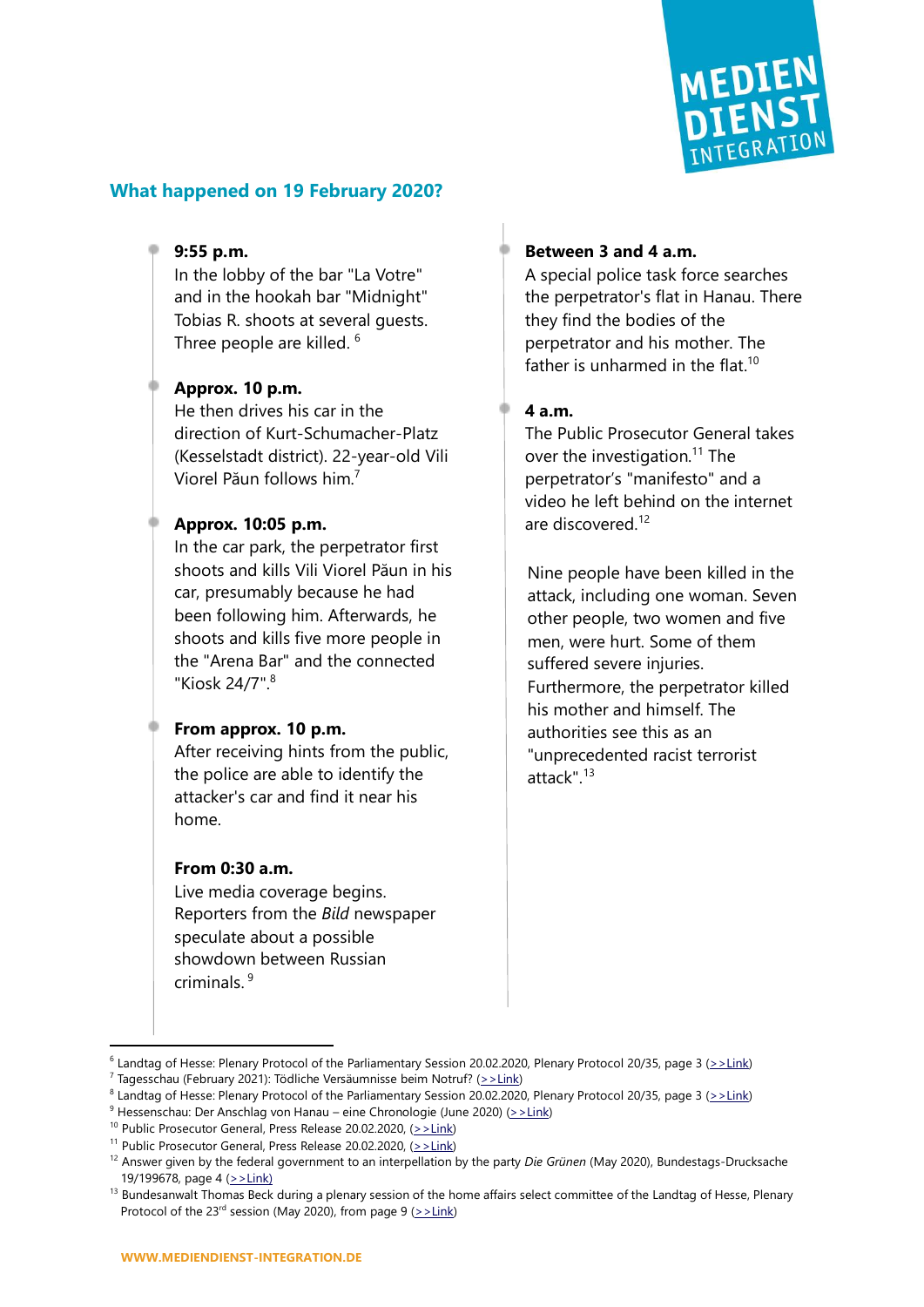

# **What happened after 19 February 2020?**

# **21 February 2020**

Federal Minister of the Interior Horst Seehofer (CSU) calls right-wing extremism the "biggest security threat Germany is facing".<sup>14</sup> On February 29th, he announces an "independent expert group on Islamophobia" in reaction to the attack in Hanau. The expert group begins its work in September.<sup>15</sup>

# **March 2020**

Shortly after the attack, the "Initiative February 19<sup>th</sup> Hanau" is founded. One important goal: The names of the victims shall not be forgotten.<sup>16</sup>

# **28 March**

The media report on some preliminary results of the investigation by the Federal Criminal Police Office. According to the report, "racism was not the main motive" of Tobias R.. Rather, he had chosen his victims in order to get as much attention as possible for his conspiracy narrative.<sup>17</sup> Authorities contradict

the media reports. According to the federal government, there can be "no reasonable doubt" about the attacker's "racist, right-wing extremist motives".

# **April 2020**

The windows of one of the attack sites, the "Arena Bar & Café", are smashed.<sup>18</sup>

# **May 2020**

The "Initiative February 19th Hanau" opens a contact point for victims and their relatives as well as other interested parties. Its name is "140 square metres against forgetting".<sup>19</sup>

# **May 2020**

According to the federal government's Victims' Commissioner, financial aid has been allotted to the bereaved families. The government has "paid out more than one million euro to 53 relatives and injured persons [of the attack in Hanau]. ... spouses, children and parents of those killed each receive €30,000 as hardship benefits, married couples receive €60,000".<sup>20</sup>

<sup>14</sup> Süddeutsche Zeitung: Seehofer nennt Rechtsextremismus "größte Bedrohung in unserem Land" (February 2020) [\(>>Link\)](http://www.sueddeutsche.de/politik/hanau-anschlag-bundespressekonferenz-1.4809324)

<sup>&</sup>lt;sup>15</sup> Federal Ministry of the Interior: Bundesinnenminister Seehofer beruft Mitglieder für Unabhängigen Expertenkreis

Muslimfeindlichkeit (September 2020) [\(>>Link\)](https://www.bmi.bund.de/SharedDocs/pressemitteilungen/DE/2020/09/expertenkreis-muslimfeindlichkeit.html)

 $16$  Initiative 19. Februar Hanau, ( $>$ Link)

<sup>&</sup>lt;sup>17</sup> Süddeutsche Zeitung: Gefährliche Botschaften (April 2020) ( $>$ Link)

<sup>&</sup>lt;sup>18</sup> Frankfurter Rundschau: Scheiben an Anschlagsort mit Pflastersteinen zerstört (April 2020) ( $\ge$ Link)

<sup>&</sup>lt;sup>19</sup> Initiative 19. Februar Hanau: Ein Raum gegen das Vergessen: Eröffnung und Spendenkampagne (May 2020) ( $\geq$ Link)

<sup>&</sup>lt;sup>20</sup> Victims' Commissioner Edgar Franke during a plenary session of the home affairs select committee of the Landtag of Hesse, Plenary Protocol of the 23rd session (May 2020), page 8 ( $\ge$ >Link)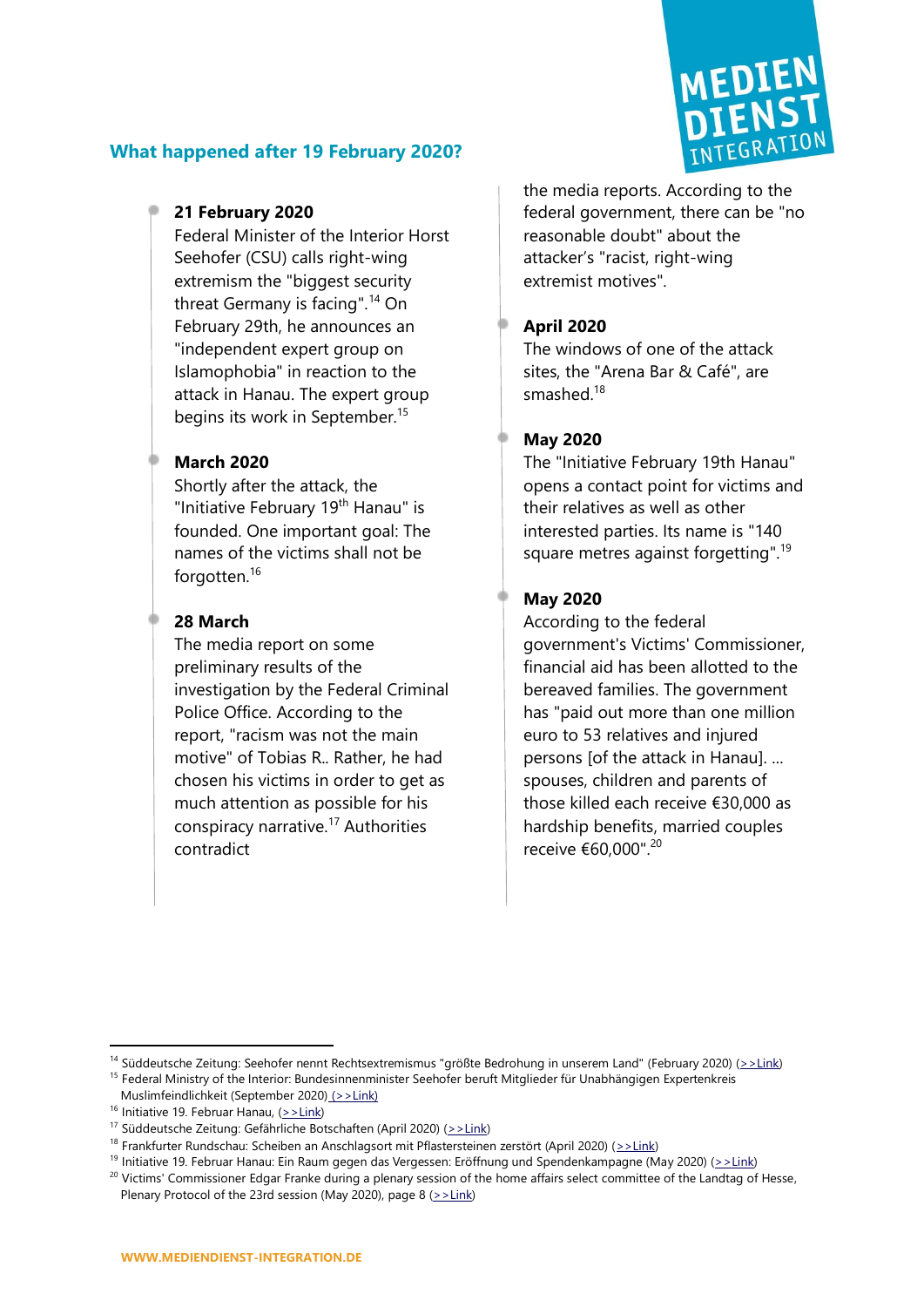

# **June 2020**

Graffiti for the victims of the attack is unveiled under Frankfurt's *Friedensbrücke*.

#### **June 2020**

According to media reports, the attacker hadn't been properly vetted before the renewal of his gun permit in 2018. According to the reports, "proceedings were underway against R. in Bavaria for violations of the Narcotics Act and an arson offence – circumstances putting his trustworthiness into question."<sup>21</sup> In addition, the future perpetrator had already been diagnosed with schizophrenic psychosis in 2002." Proof of good mental and physical health was not required when he applied for the weapons permit. The authorities deny legal errors and point to the fact that the perpetrator had resided in Munich without registration for some time.<sup>22</sup>

## **September 2020**

Federal President Frank-Walter Steinmeier receives relatives of the victims in the Presidential Residence of Bellevue.<sup>23</sup>

#### **October 2020**

Relatives, survivors and persons affected by the racist and antisemitic attacks in Mölln, Hanau and Halle show solidarity in a joint "Festival of Resilience" in Berlin.<sup>24</sup>

## **November 2020**

Serpil Unvar, whose son Ferhat Unvar was killed in Hanau, founds an anti-racist educational initiative in Hanau.<sup>25</sup>

#### **25 November 2020**

The federal government announces 89 measures against right-wing extremism and racism and plans to provide more than 1 billion euros for this purpose until 2024. 26

# **November 2020**

Survivors of the attack file criminal charges against the Hanau police: The emergency exit of the Arena bar, where two people were shot, was locked. The victims, they argue, would still be alive if they had been able to escape through the emergency exit. According to the criminal complaint, the emergency exit was locked on police orders.<sup>27</sup>

<sup>&</sup>lt;sup>21</sup> Frankfurter Rundschau (July 2020): Anschlag in Hanau: Waffenerlaubnis trotz Verfahren ( $>$ Link)

<sup>22</sup> Answer given by the Munich Town Hall to an interpellation by the party *Die Grünen*, (April 2020), Stadtrats-Anfrage Nr.14- 20/F01750, from page 2 ( $>$ Link)

<sup>&</sup>lt;sup>23</sup> Tagesschau: Hanau-Gedenken in Bellevue: "Wir dürfen nicht vergessen" (September 2020) [\(>>Link\)](https://www.tagesschau.de/inland/hanau-gedenken-111.html)

<sup>&</sup>lt;sup>24</sup> Redaktionsnetzwerk Deutschland: Ein Jahr nach dem Halle-Anschlag: Aufstand der Überlebenden (October 2020) ( $\ge$ Link)

<sup>&</sup>lt;sup>25</sup> Bildungsinitiative Ferhat Unvar, Website  $(2)$ -Link)

<sup>&</sup>lt;sup>26</sup> Federal Government: Maßnahmenkatalog des Kabinettausschusses zur Bekämpfung von Rechtsextremismus und Rassismus (November 2020) [\(>>Link\)](https://www.bundesregierung.de/resource/blob/997532/1819984/4f1f9683cf3faddf90e27f09c692abed/2020-11-25-massnahmen-rechtsextremi-data.pdf?download=1)

<sup>&</sup>lt;sup>27</sup> Frankfurter Allgemeine Zeitung (November 2020): Könnten sie noch leben? ( $>$ Link)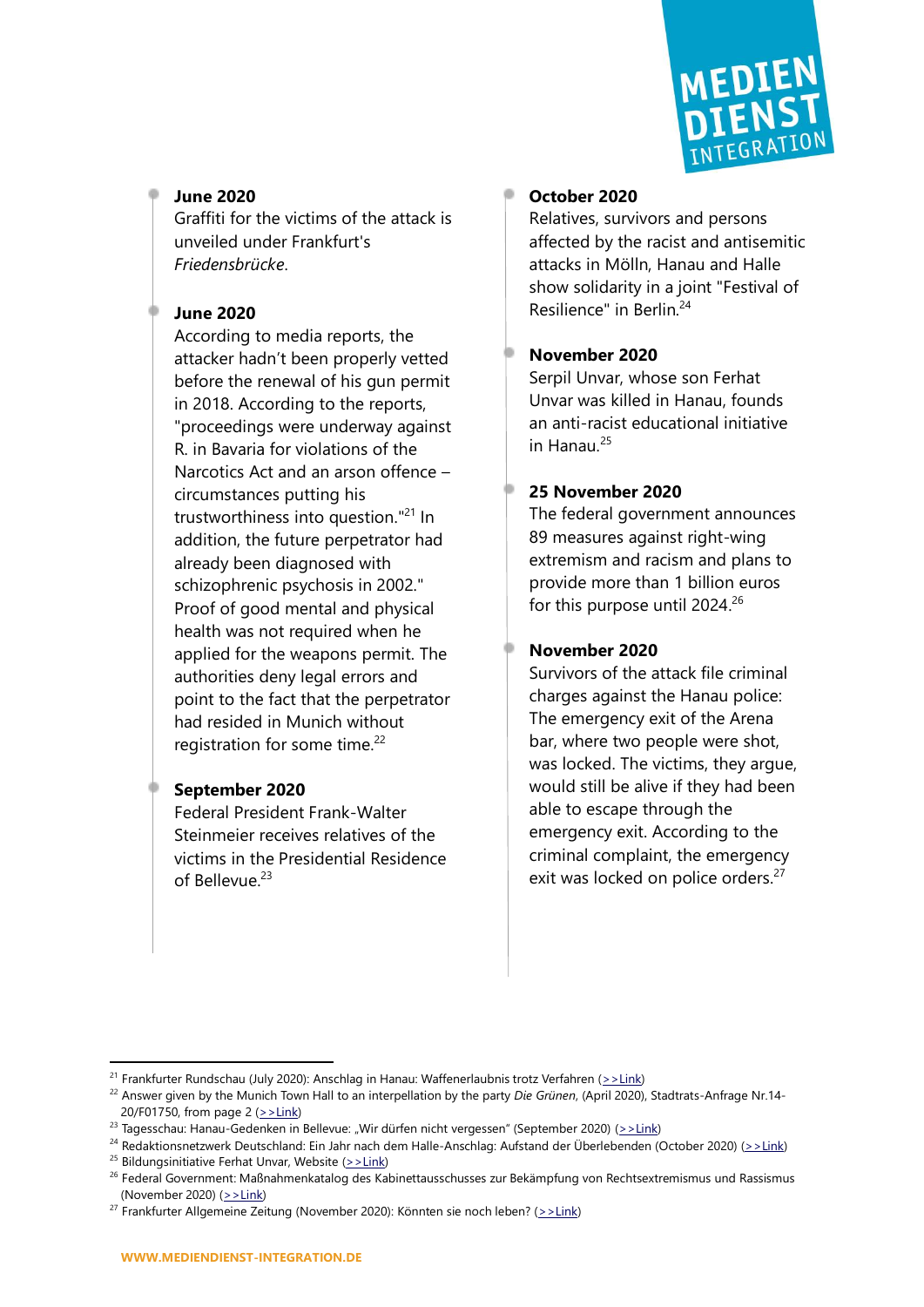

#### **December 2020**

According to media reports, the father of the Hanau assassin filed several racist criminal complaints in recent months. For example, he demanded that all memorials to the victims be dismantled. He also demanded that the Public Prosecutor General's Office return his son's murder weapon. Survivors of the attack and relatives of those killed feel threatened by the assailant's father  $28$ 

#### **December 2020**

The memorial graffiti under Frankfurt's *Friedensbrücke* is smeared by unknown persons.<sup>29</sup>

## **January 2021**

Media report problems with the police emergency number on the night of the crime. Between 9:55 p.m. and 10:09 p.m., five emergency calls were registered with the police emergency number. However, numerous witnesses reported to the media that the emergency number was repeatedly unavailable during the night of the crime. There

was no call forwarding to an emergency control centre. Numerous unsuccessful call attempts on the night of the crime were not registered or recorded.<sup>30</sup>

# **January 2021**

According to the Public Prosecutor General's Office, the investigators have not found any evidence that the attacker's father was involved in the crime or had instigated his son as of January 2021. There are no indications of accomplices or helpers.<sup>31</sup>

## **February 2021**

More than 1,200 suspected or actual right-wing extremists own a gun licence. This is apparent from an answer given by the federal government to an interpellation by the party *Die Linke*. This number has risen sharply in recent years.<sup>32</sup>

# **February 2021**

According to media reports, the public prosecutor's office in Hanau has filed charges against the father of the attacker for racially insulting participants of a vigil. $33$ 

<sup>&</sup>lt;sup>28</sup> Spiegel: Vater des Attentäters stellt rassistische Anzeigen – und fordert Tatwaffen zurück (December 2020) [\(>>Link\)](https://www.spiegel.de/panorama/justiz/hanau-attentat-vater-fordert-tatwaffen-zurueck-a-f2223a81-26a2-45fb-b8b4-aa30651896d8) and Hessenschau: Opfer-Angehörige halten Vater des Hanau-Attentäters für "tickende Zeitbombe" (December 2020) [\(>>Link\)](https://www.hessenschau.de/gesellschaft/opfer-angehoerige-halten-vater-des-hanau-attentaeters-fuer-tickende-zeitbombe,hanau-angehoerige-100.html)

<sup>&</sup>lt;sup>29</sup> RTL (December 2020): Frankfurt: Gedenk-Graffiti für Opfer des Anschlags beschmiert [\(>>Link\)](https://www.rtl.de/cms/unbekannte-beschmieren-graffiti-fuer-hanau-opfer-unter-frankfurter-friedensbruecke-4675572.html)

<sup>&</sup>lt;sup>30</sup> Tagesschau (January 2021): Tödliche Versäumnisse beim Notruf? [\(>>Link\)](https://www.tagesschau.de/investigativ/monitor/hanau-anschlag-versaeumnisse-101.html)

<sup>31</sup> Federal Ministry of the Interior upon request by the party *Die Linke* (January 2021), Plenary Protocol of the 203. Session of the German Bundestag, Plenarprotokoll 19/203, page 123 [\(>>Link\)](http://dip21.bundestag.de/dip21/btp/19/19203.pdf#P.25540)

<sup>&</sup>lt;sup>32</sup> Answer given by the federal government to an interpellation by the party Die Linke (January 2021), Bundestags-Drucksache 19/26204 [\(>>Link\)](https://dip21.bundestag.de/dip21/btd/19/262/1926204.pdf)

 $33$  Kinzig News (February 2021): Anklage gegen Vater von Hanauer Attentäter erhoben ( $>$ Link)